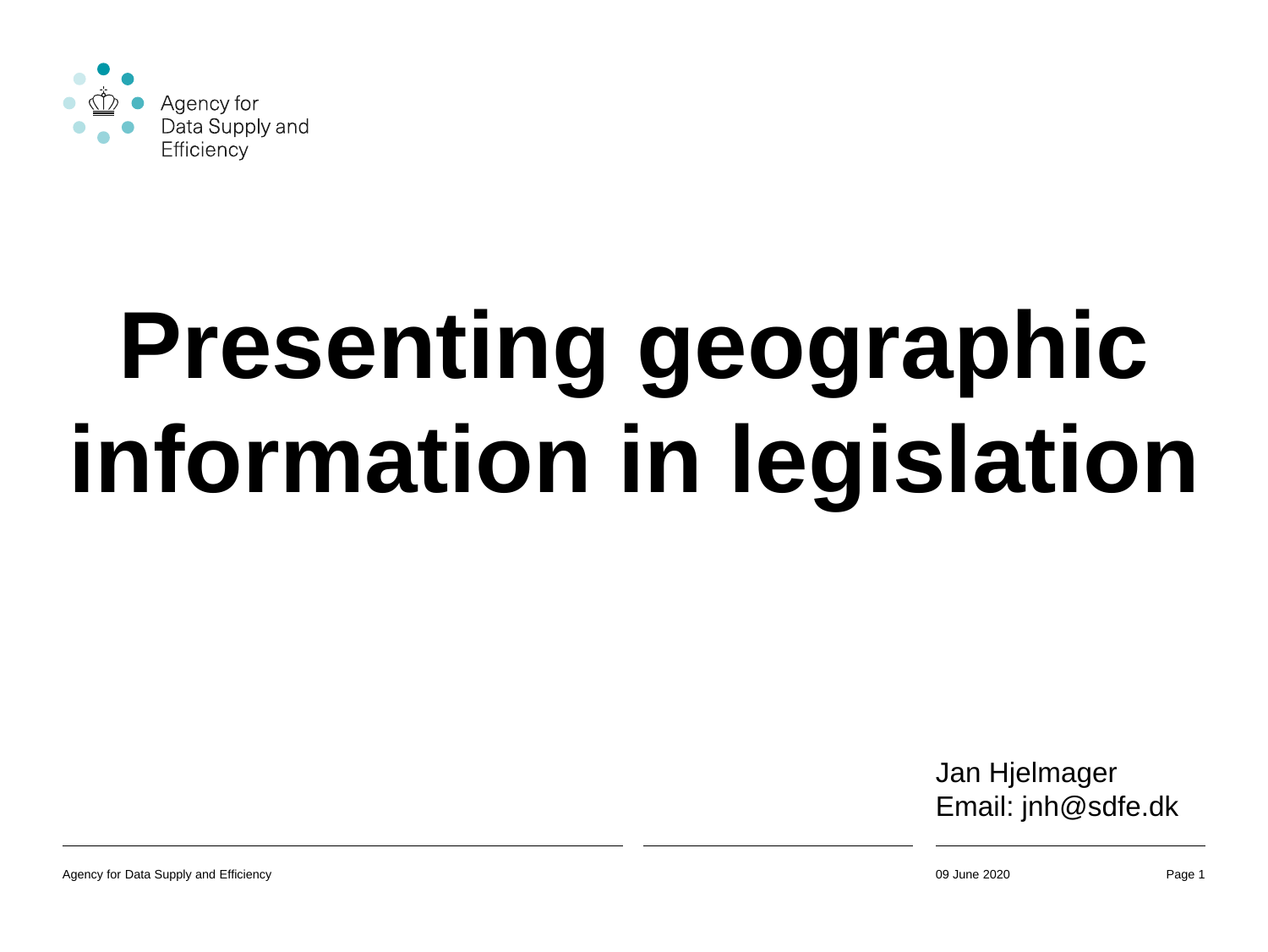# Agenda

- Introduction
- Background and purpose
- Interim solution
- Aim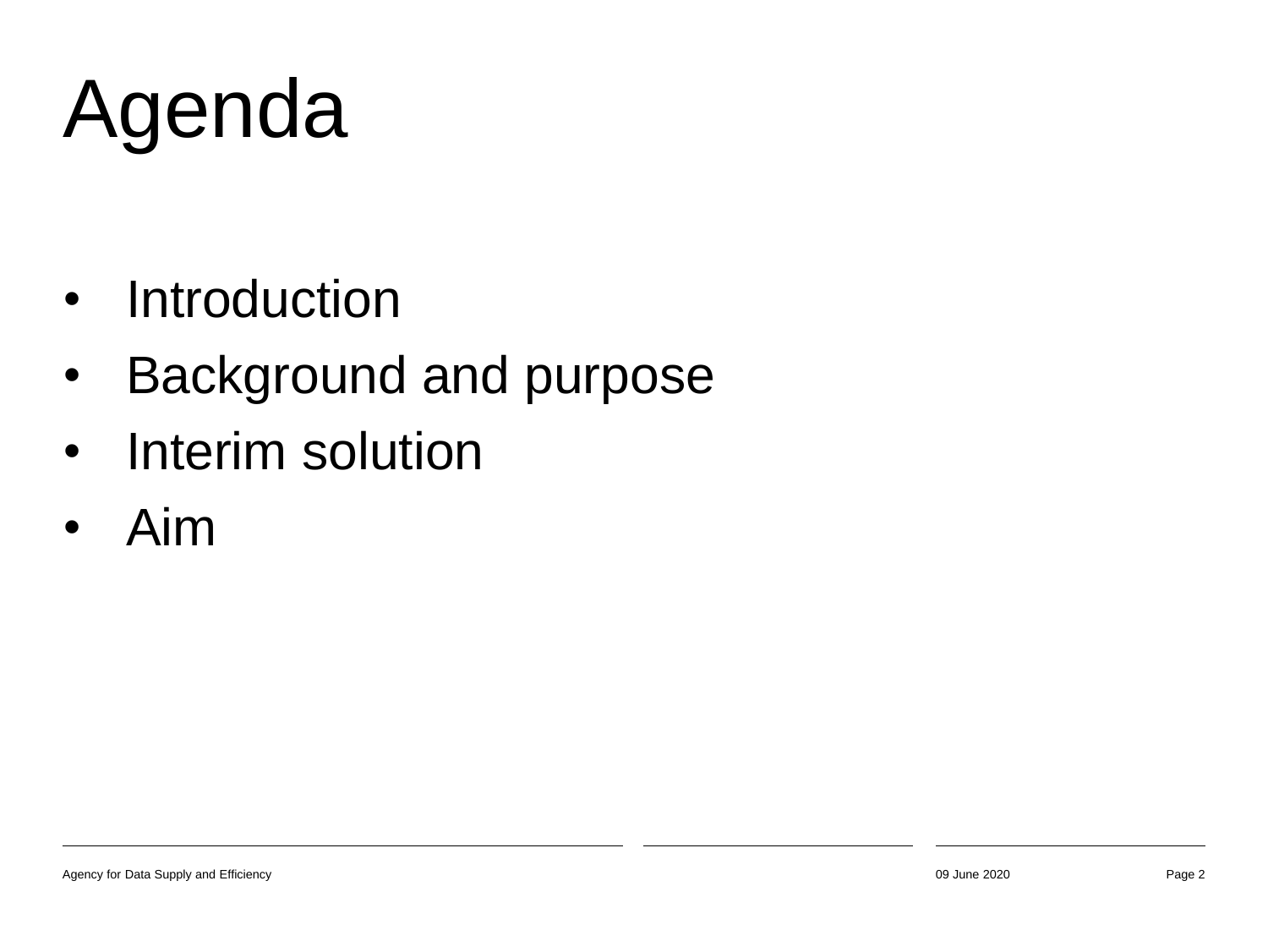#### Introduction

- Publication of laws and regulations
- Law and regulations contains geographic information

| Retsinformation                                                                                                                |                                                                                                        | Søg                                                                                                       |
|--------------------------------------------------------------------------------------------------------------------------------|--------------------------------------------------------------------------------------------------------|-----------------------------------------------------------------------------------------------------------|
|                                                                                                                                | <b>Regler</b><br><b>Afgørelser</b><br>Lov- og beslutningsforslag mv.                                   |                                                                                                           |
| Søg efter nummer og år eller søgeord                                                                                           |                                                                                                        | Q                                                                                                         |
|                                                                                                                                |                                                                                                        |                                                                                                           |
|                                                                                                                                |                                                                                                        |                                                                                                           |
| Ministerier                                                                                                                    | Folketinget                                                                                            | Folketingets<br>Ombudsmand                                                                                |
| Vælg ministerium og gå direkte til<br>ministeriets love og regler. Du kan<br>efterfølgende afgrænse din søgning<br>yderligere. | Gå direkte til lovforslag, beslutningsforslag,<br>betænkninger og andre dokumenter fra<br>Folketinget. | Søg på dokumenter fra Folketingets<br>Ombudsmand ved brug af lovregisteret<br>eller myndighedsregisteret. |
| Vælg ministerium<br>$\checkmark$                                                                                               | Se dokumenter<br>⋋                                                                                     | Vælg<br>$\checkmark$                                                                                      |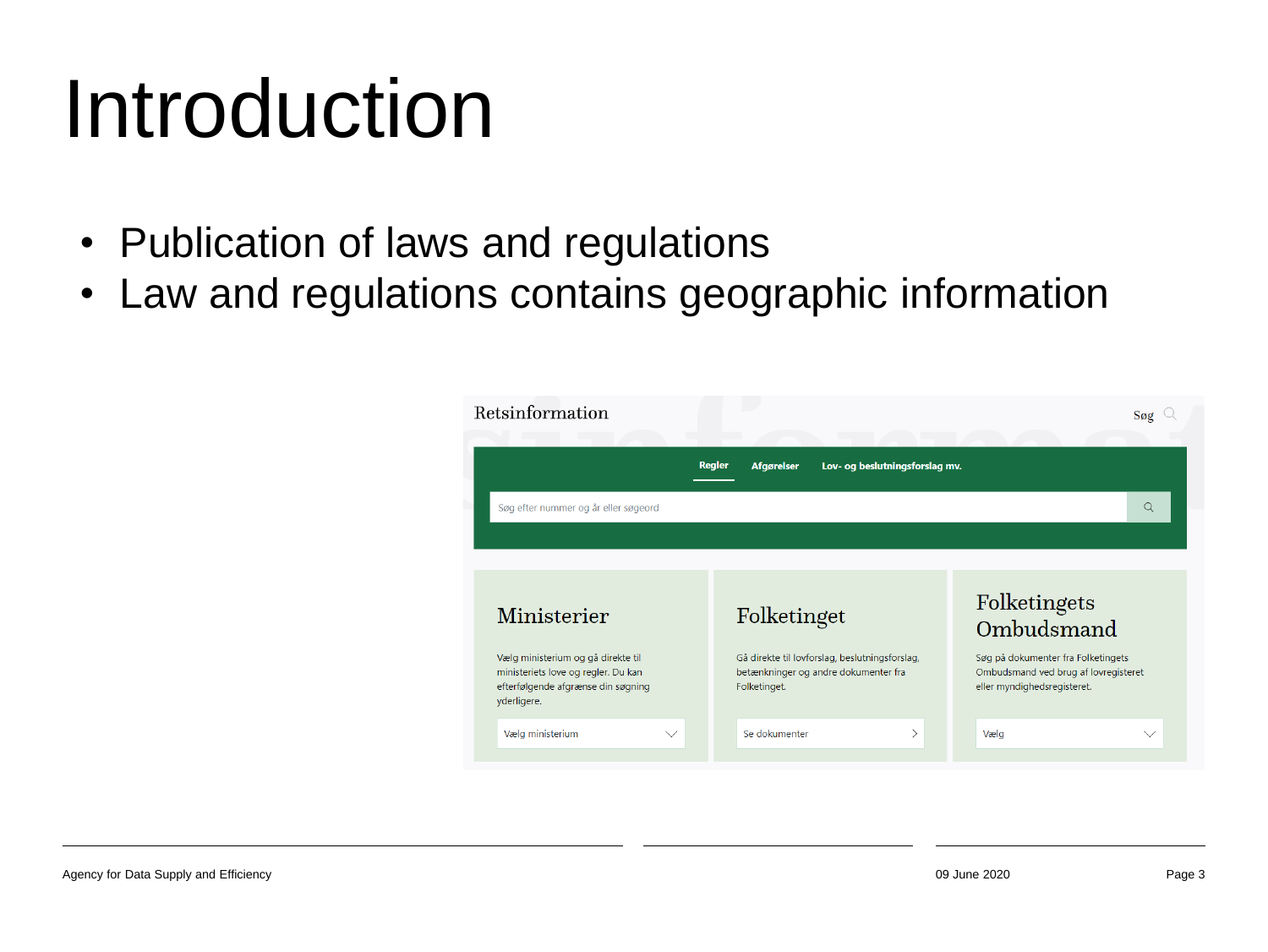#### Background and purpose

- Government Decision on digitization-ready legislation
- Principles to be followed:
	- Digital communication
	- Simple and clear rules
	- Automatic administrative procedures
	- **Interoperability, homogeneous concepts and reuse of data**
	- Safe and secure data management
	- Use public it-infrastructure
	- Prevents cheating and mistakes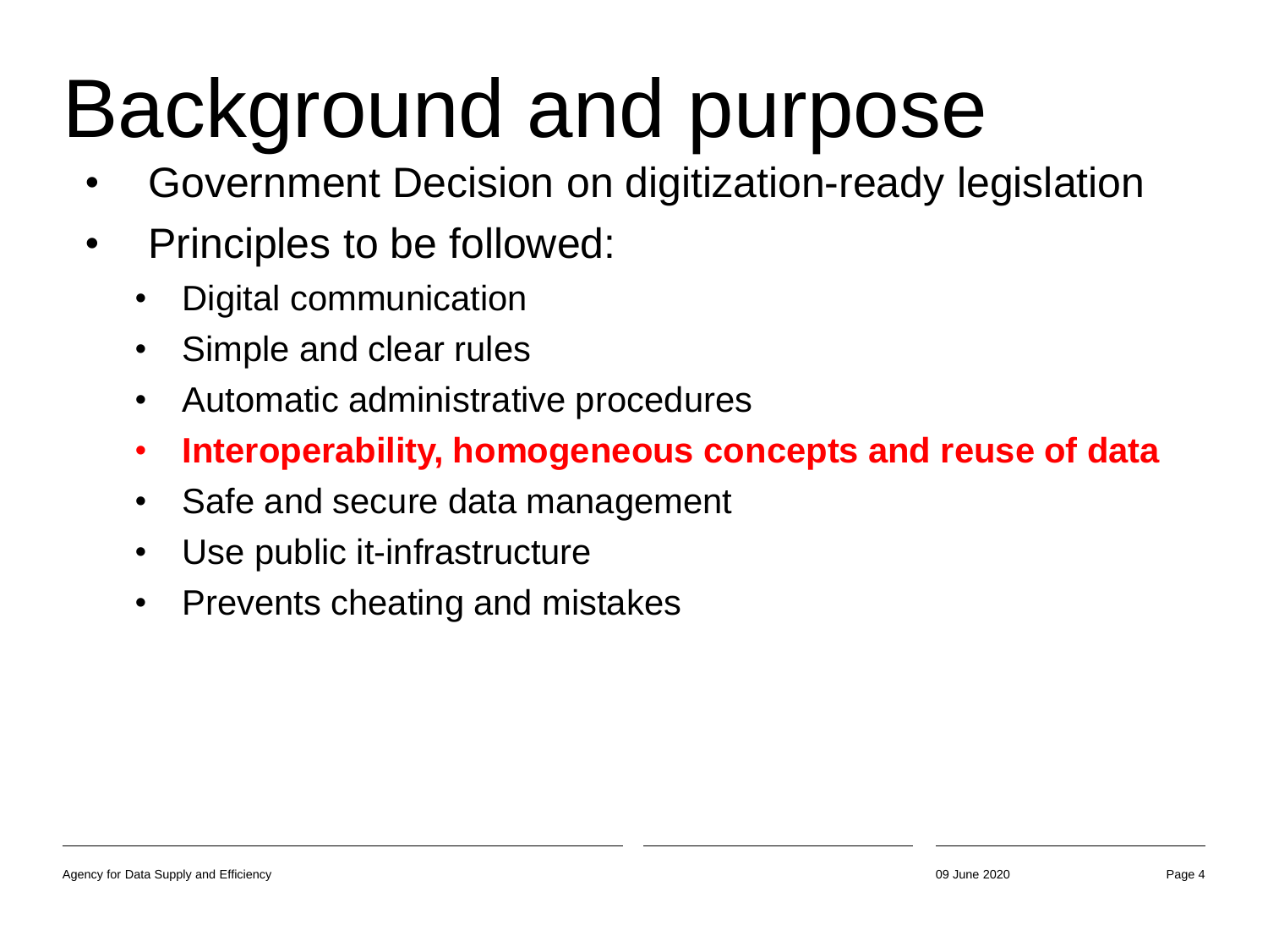# Interim solution (1)

- Guidance on geography in the legislation
	- Method to localization
		- Verbal
		- Maps
		- Coordinates
		- Registers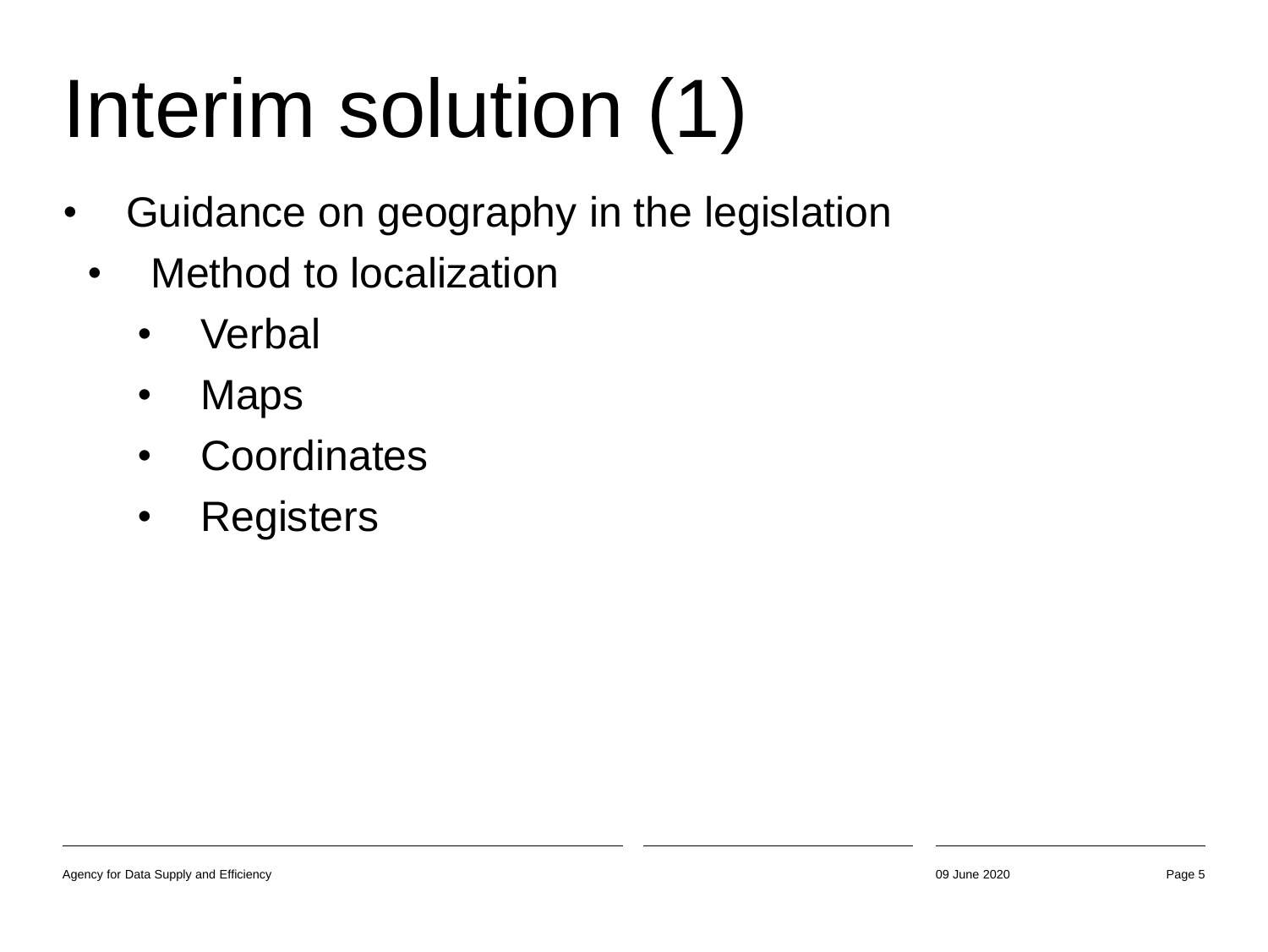# Interim solution (2)

- Use of free and public available data
	- Elements to be considered:
		- **Completeness**
		- Timeliness
		- Accuracy
		- Lineage
		- Consistent terminology
		- Accessability
- What data can be found and where?
	- List of data containing a description and name of publisher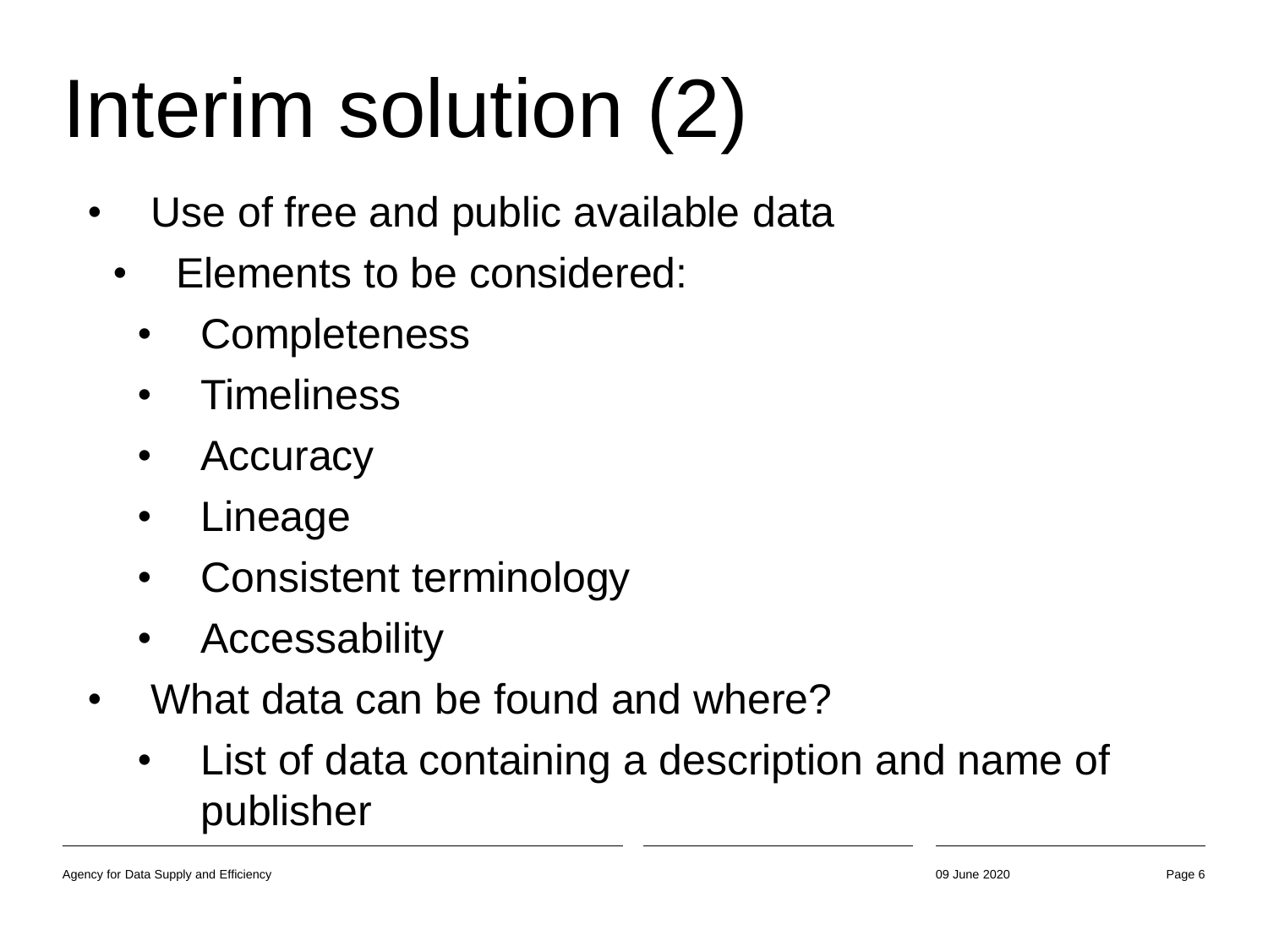## Interim solution (3)

Recommended standards and best practices when establishing geodata

- Concept and data modelling
- Identifiers
- Spatial schema
- Spatial referencing
- Time and lineage
- Metadata
- Encoding
- Services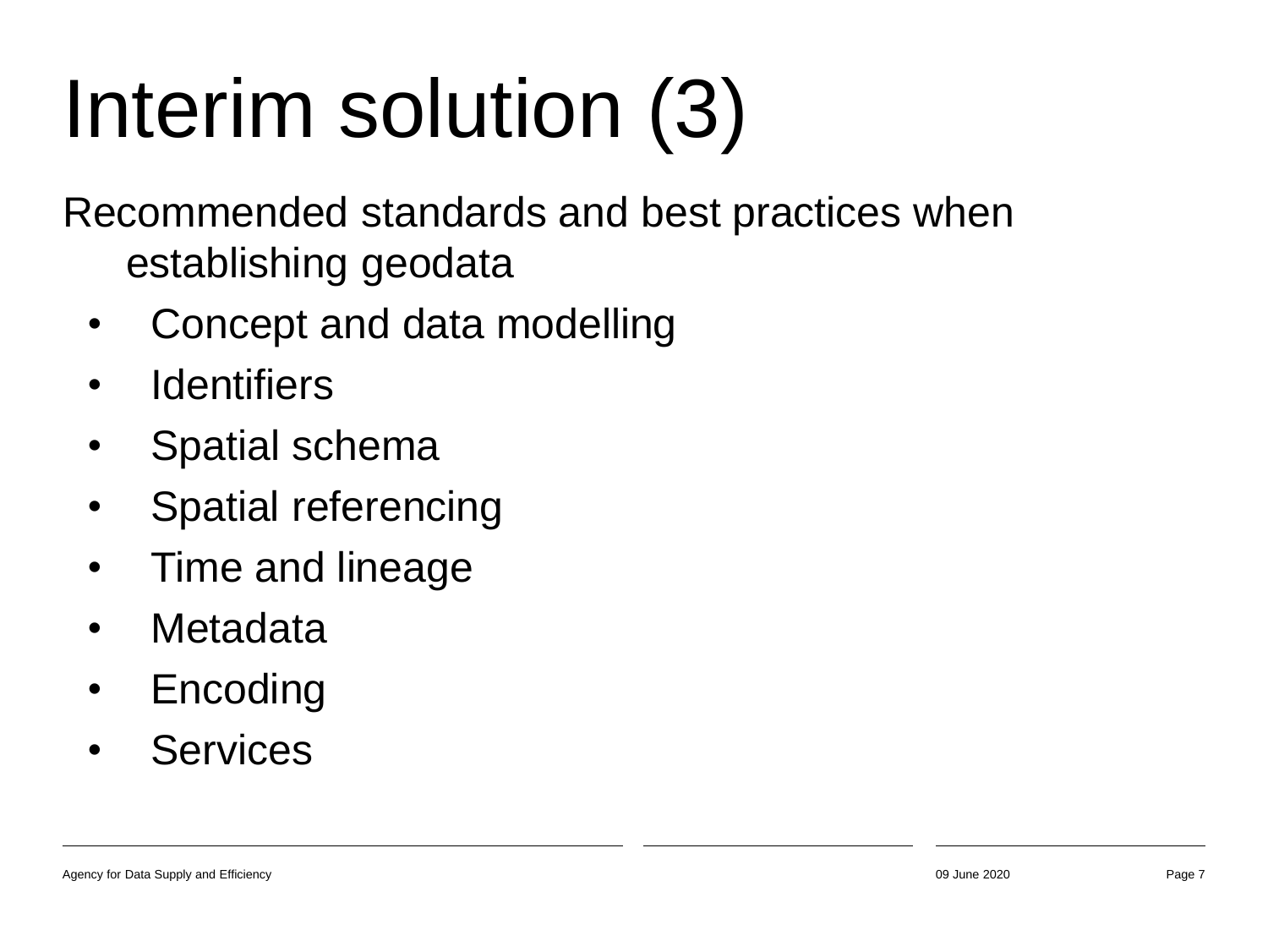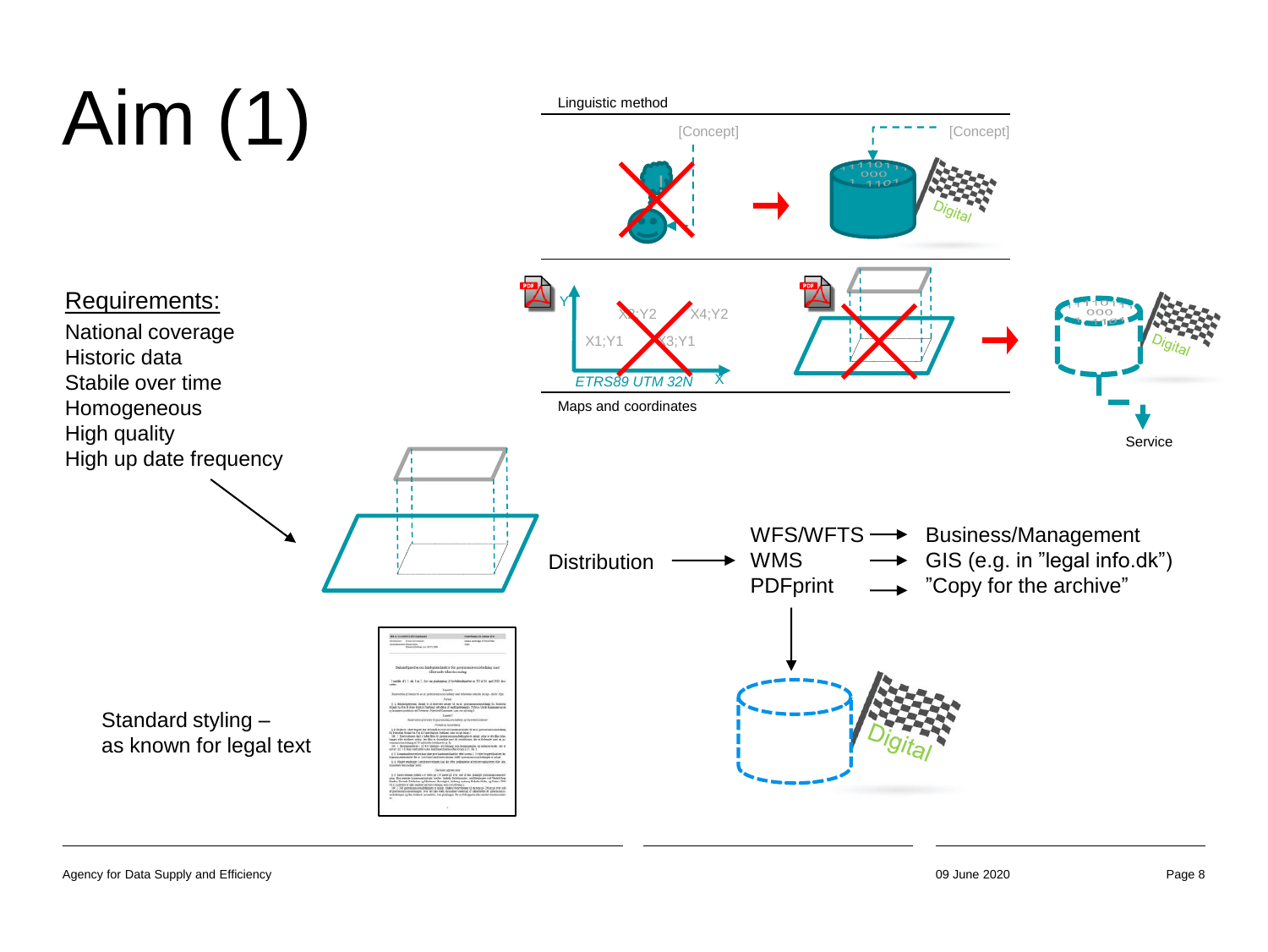#### Aim(2)

- System to be used in the legislative work in ministries and in the Danish Parliament
- Hearing amon interested parties
- eGovernment
- **Court trial**
- The general public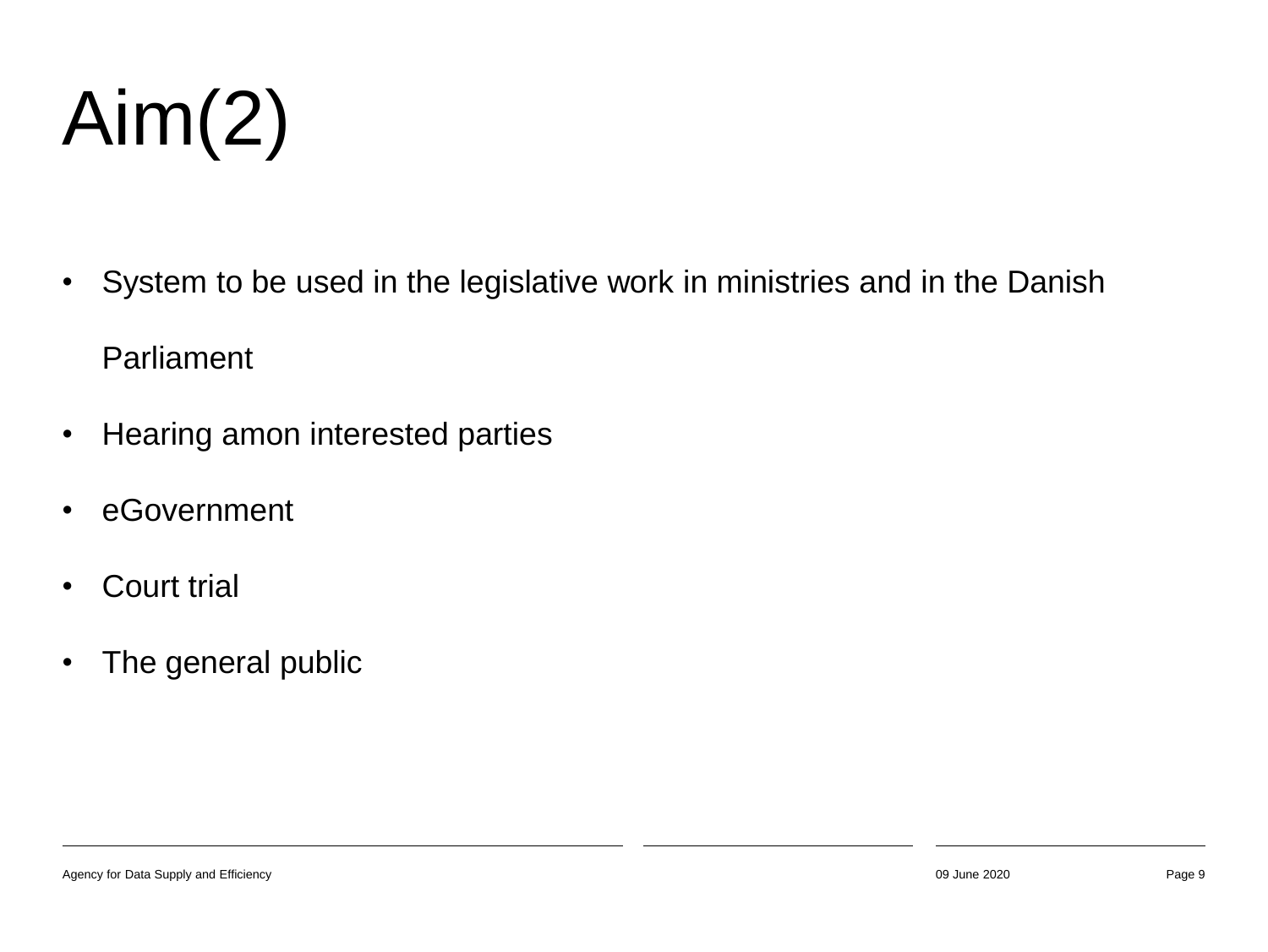#### Aim (3)





a lovtidende.dk **a** ministerialtidende.dk